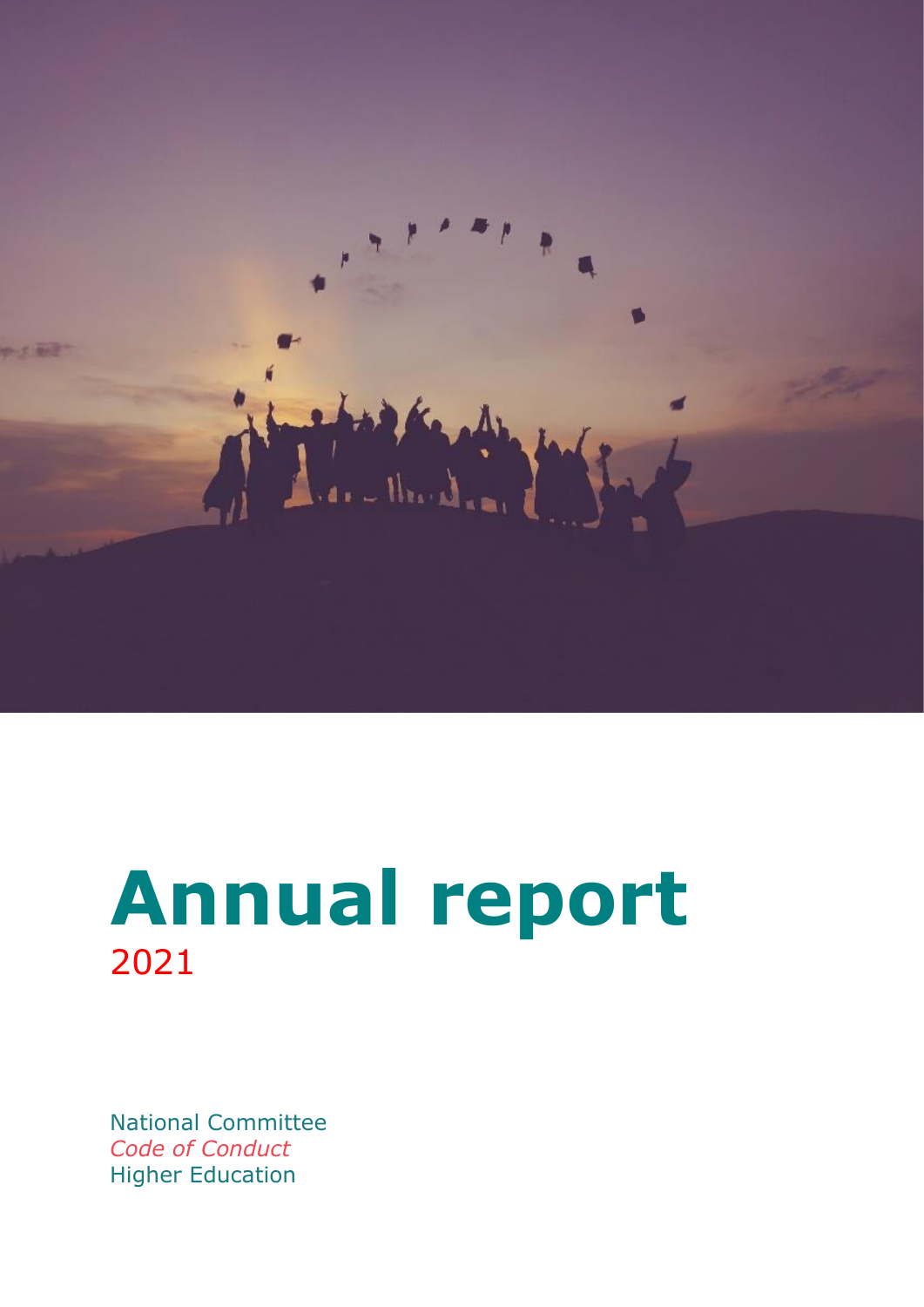# Contents

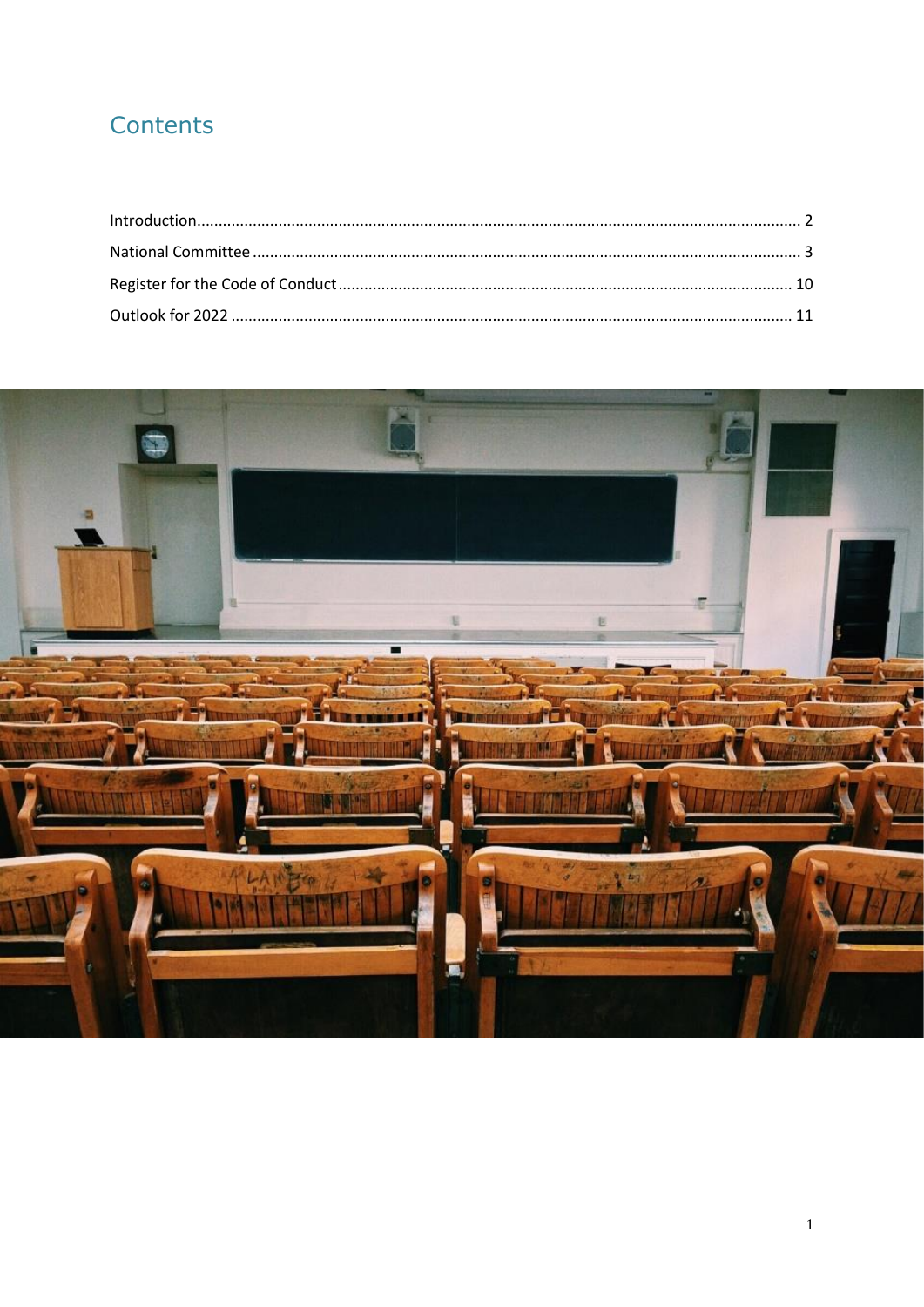# <span id="page-2-0"></span>**Introduction**

The 2021-2022 academic year saw a record number of enrolments of Bachelor's and Master's students at Dutch institutions of higher education. The numbers rose most at the universities, although the increase was also visible at the universities of applied sciences. The rise is due not just to greater participation among Dutch students; there was a clear increase among international students too. More than 20% of all students enrolled at Dutch universities were not from the Netherlands; international students also accounted for 29% of new Bachelor's students.<sup>1</sup> Partly as a result of this, international students were a notable presence in Dutch media and political life.

The Committee has noticed recently that the debate about international students and the internationalization of higher education is changing. Whereas the emphasis in the past lay on the benefit of internationalization, it is now becoming apparent that the consequences of it are being examined more critically. For example, the high inflow of international students has painfully exposed the shortage of housing in the Netherlands. At the start of their time in the country, some international students had nowhere to live, resulting in protests in a number of student cities, such as Groningen. The Committee is concerned about this development and emphasizes that international students should be properly informed about this, and other unusual situations, in the Netherlands. International students are in a vulnerable position and are often a long way from home. During the next year, the Committee will ask that attention be paid to the vulnerable position of international students on a continual basis. From the institutions of higher education and politicians, meanwhile, the calls to control the inflow of international students are becoming ever louder.

COVID-19 was again a dominant factor in the Dutch higher education sector in 2021. The opportunities for students to receive physical teaching and to enjoy their student lives to the full were limited by the government measures designed to combat the virus. The 'full student journey' that we are so keen to give students is being compromised, as one of the Committee members wrote in a newsletter. It has become clear in recent months that many students are feeling isolated and that they have had to revise their views about their time as a student. Student well-being has reached a low point. The educational institutions are showing greater care and concern for students, with various initiatives being devised aimed at supporting students as well as possible. The National Committee expects student well-being to be a key part of its work in the forthcoming year and will continue to urge special attention to the matter.

To be able to carry out its work effectively, the Committee has met regularly during the past year. It did so physically whenever possible, and online during lockdown periods. It has also carried out various investigations, dealt with complaints, and extended the guideline that provides for a temporary expansion of Article 4.2 of the Code of Conduct (the language overview) for the 2022-2023 academic year. As well as its regular work, the Committee has devoted considerable effort in the past year to the evaluation of the text and effect of the Code of Conduct. An external advisor was appointed in that context to advise on the roles and relationships of the parties involved with the Code of Conduct. Finally, the National Committee has held both formal and informal discussions and carried out activities in its role as a mediator.

In this annual report, the Committee reports in detail on the work it has carried out, on developments relating to the Code of Conduct and the register for which the Dienst Uitvoering Onderwijs (DUO) is responsible. In the final chapter, the Committee presents its plans and expectations for 2022.

<sup>1</sup> [Universiteiten onder druk door recordaantal studenten | NOS](https://nos.nl/artikel/2404324-universiteiten-onder-druk-door-recordaantal-studenten)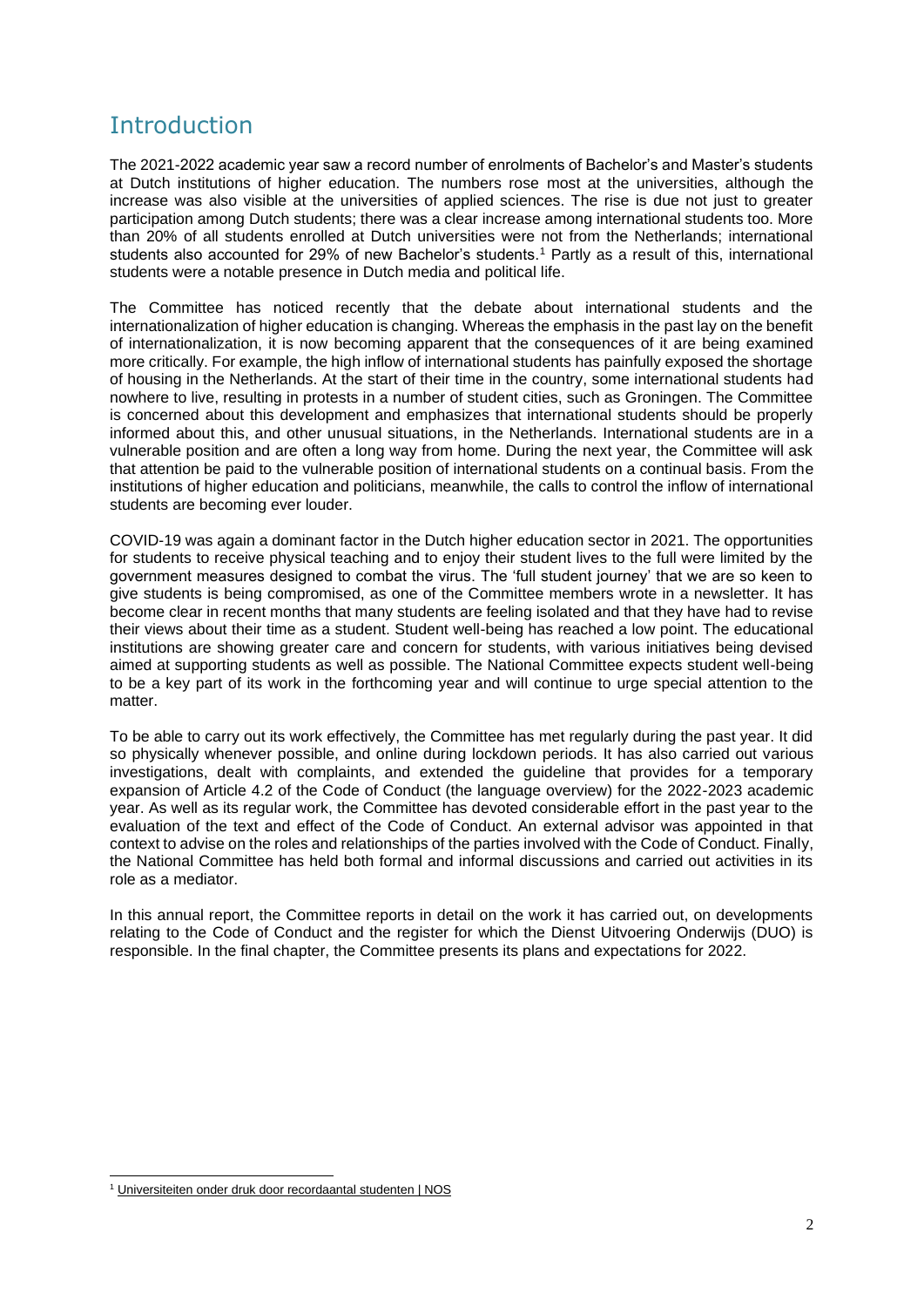# <span id="page-3-0"></span>National Committee

The Committee ensures compliance with the provisions of the Code of Conduct by institutions of higher education contained in the Code of Conduct register. Among the ways in which it does so are holding informal and formal discussions and carrying out informal and formal activities such as conducting research and dealing with complaints by students or other parties with an interest in the Code of Conduct. Through its research activities, the Committee is keen to boost the quality of education and to highlight best practices.

During the past year, the Committee has met seven times, some of the meetings took place online because of the pandemic. The Committee recently decided to continue meeting in this way in the future. A recurring topic on the Committee's agenda was the progress of the evaluation of the Code of Conduct. There has also been much discussion about the consequences of the pandemic on student well-being. Research was also an item that featured on every meeting agenda. This year, the Committee published three research projects and received two formal complaints from students. A notable aspect this year was the increase in the number of emails from students and educational institution employees. The questions asked related primarily to the obstacles encountered by students as a result of the pandemic and about accessibility to teaching. The Committee published two newsletters last year focusing on various developments and policy documents regarding internationalization in higher education.

As well as the aforementioned formal activities, the Committee has been involved with more informal discussions and activities. Examples include mediation talks between international students and their educational institutions, or contributing ideas in the search for solutions to emerging disputes. Various signals from the field received by the National Committee were also responded to. In all its activities, the National Committee seeks to safeguard - and, wherever possible, to improve - the position of international students. You can read more abut the work of the Committee below.

# **Survey**

#### **Survey about students below the age of 18**

In late 2020, the Committee sent an online survey to each of the institutions of education listed in the Code of Conduct register, containing a questionnaire about international students below the age of 18. Every year in the Dutch higher education sector, there is a number of international students who do not turn 18 until shortly after the start of the academic year. Some are only 16 or only just 17 years old at the time they embark on their study programme in the Netherlands. Indeed, there are also a few students every year who are only 15 years of age when they start their studies. They constitute a young and vulnerable group. Through its report on the survey, the Committee wishes to make a positive contribution towards student well-being by identifying the areas in which students aged below the age of 18 need supervision or help (or extra supervision or help).

In their responses to the survey, the educational institutions stated that there have been, or indeed are, few problems affecting students in this category. Many of the questions raised by the students are dealt with by additional information or slightly more supervision. Nonetheless, some of the institutions stated the importance of looking out for possible psychological, socio-emotional, or physical problems affecting these students. The educational institutions themselves have primary responsibility for developing and implementing policies in this area. One way is the provision of a safety net. The safety net is based on an early-warning system, whereby any international student can contact their student coach with questions or if they need support. Depending on their question, students are referred to the student psychologist or to the student counsellor for the help they need. International students with legal problems or complaints can also use the above points of contact. It is very important that international students themselves report any problems they have. It cannot be assumed that they will 'automatically' do so. The influence of cultural differences, loss of face, or pressures from the home country not to fail are considerable. Although this applies to all international students, it is something that affects students aged below 18 years in particular.

Educational institutions state that practical benefits would be gained from having nationwide agreements with banks and other bodies so that students would encounter fewer or no obstacles in these areas and therefore be able to start their studies without these problems hanging over them. This concerns such matters as registering in the municipal personal records database and opening a bank account. The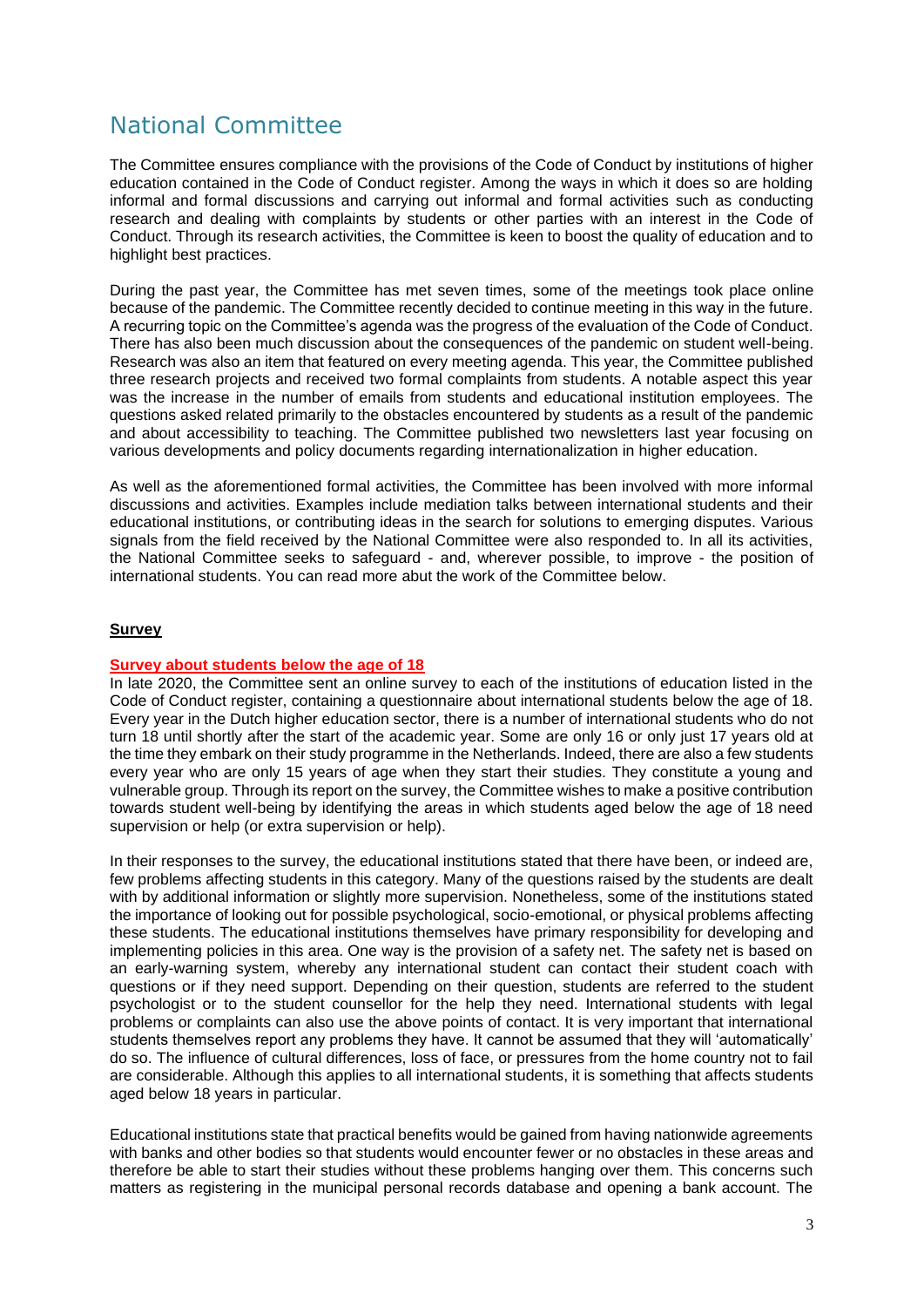institutions currently offer help in these areas, by providing information, for example. With regard to finding accommodation, too, the institutions offer support services. Rental contracts are signed online, which means that students' parents can do this. If they cannot be signed online, the parent or guardian of students below the age of 18 have to be present at the signing of the rental contract.

The Committee believes that a further expansion of the duty of care of the institutions, especially towards this group of very young and vulnerable students, is to be desired, given the specific issues they face and the additional support they need. The Committee also believes the institutions can help each other by sharing best practices.

#### **Investigation into justifiable reasons**

If an international student does not meet the study progress requirements set out in Article 5.5 of the Code of Conduct, the educational institution must deregister him or her from the Immigration and Naturalisation Service (IND). However, in the event of a justifiable reason for the student's lack of progress, the institution may excuse the student and will not have to deregister him or her from the IND. In 2018, during a seminar organized by the Committee, it appeared that the institutions sometimes encounter problems when assessing the justification for a student's lack of progress. Educational institutions sometimes have to deal with students affected by personal circumstances that can affect their study progress for several years in succession. The pandemic has also had a major impact on students and the opportunities they have to study effectively. Moreover, the circumstances and the measures taken can lead to an increase in psychological complaints that can cause students to fall behind. The purpose of this investigation is to identify existing problem areas. Another result from the investigation is that of suggestions that the relevant provision in the Code of Conduct be simplified. The proposal to amend the text in Article 5.5 is included as part of the evaluation of the Code of Conduct.

From its investigation, the Committee has established that educational institutions are generally well able to manage with the existing text. The text is entirely in keeping with the provisions that apply to the student support fund and the BSA. Opinions are divided among the institutions about the desirability in certain cases of invoking the same circumstance as a justifiable reason more frequently. It should be possible to take any exceptional situations into account that involve long-term or serious illnesses or other personal circumstances that persist for more than one year of study. The hardship clause in the current regulations allow institutions to accept a justifiable reason for a second time on request, if a refusal could be regarded as unreasonable. However, the institutions point out that simply accepting a justifiable reason is not always the right solution for an international student. It is important that students have a realistic prospect of successfully completing their studies. The institutions have proposed a number of changes to improve the feasibility of the regulations. Among the wishes expressed is a clarification in the Code of Conduct that the option of invoking a justifiable reason in the event of a student falling behind schedule in their studies does not mean that international students will automatically have their reasons accepted. The institutions also say it would be useful if there were a clearer distinction between the duties and responsibilities of the institutions themselves and the IND. The Committee has included these comments in its evaluation of the Code of Conduct text.

Once again, the discrepancy between the Higher Education and Research Act and the Aliens Act 2000 has been highlighted. International students who are deregistered from the IND by their educational institutions because of insufficient progress in their studies without any justifiable reason can re-register for the following academic year, even if the 'study' residence permit has been revoked by the IND. Educational institutions cannot deregister these students. This is an undesirable situation for the institutions and students alike. It has been suggested that a provision be added to the Higher Education and Research Act whereby the option to re-register can be blocked from the time that the deregistration at the IND has been effectuated.

Possible alternatives are the inclusion of a provision in the Higher Education and Research Act enabling re-registration, or the creation in the same Act making a conditional re-registration possible, depending on the student's progress and the assessment of whether their reason for the lack of progress is justifiable or not. In this context, one of the institutions has expressed the wish to increase to two the maximum number of times an international student can transfer part-way through their programme to another institution. As a result of its investigation, the Committee has requested the relevant ministries to consider the matter again.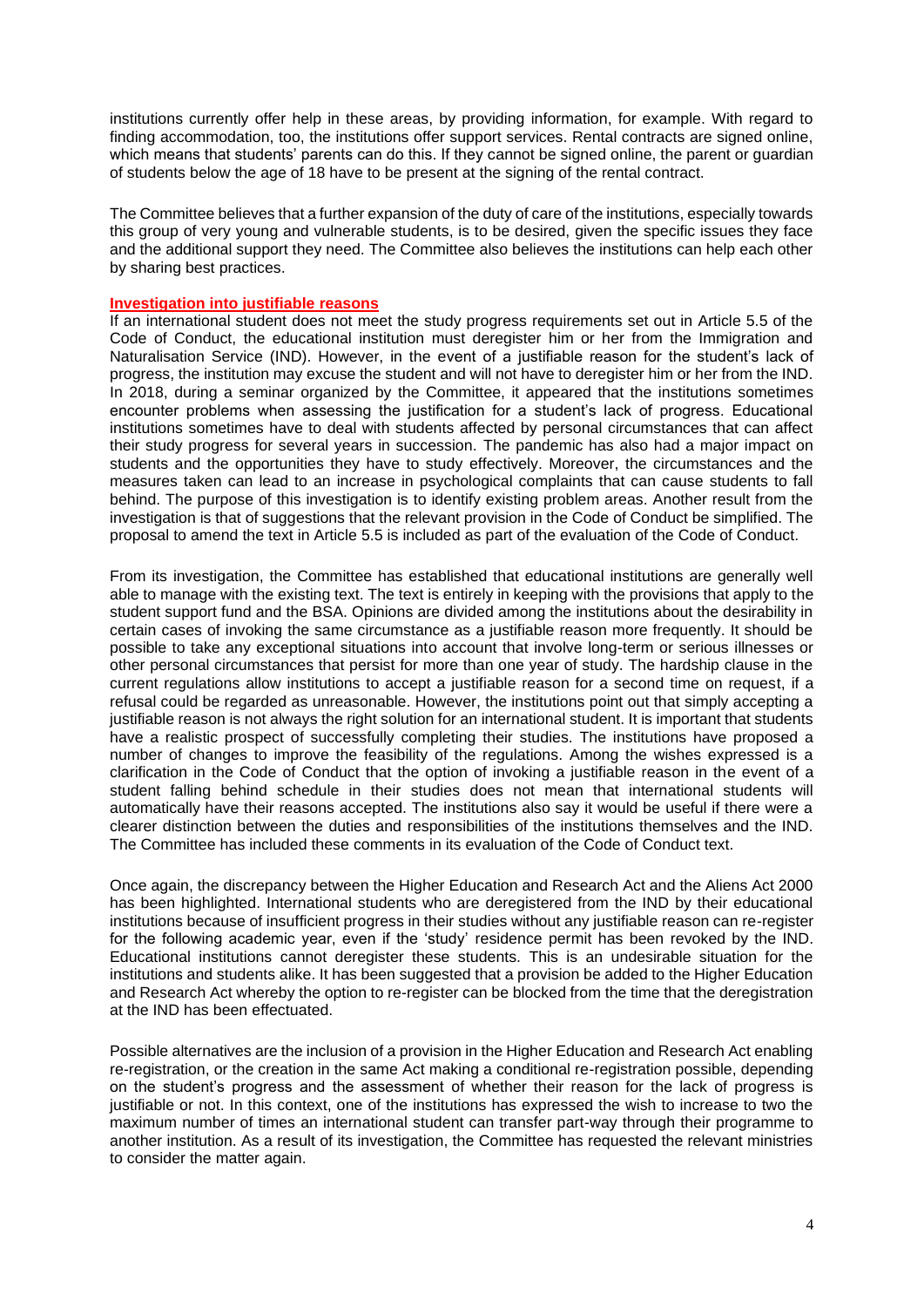# **Periodic investigation into the provision of information**

The National Committee considers it important that prospective international students are able to gain a clear idea of the teaching and their educational institution before coming to the Netherlands to study. For this reason, the Committee carries out an investigation every year into the provision of information on the websites of six selected institutions. This year, the Committee has looked at the websites of the following institutions: Driestar University of Applied Sciences, Inholland University of Applied Sciences, Eindhoven University of Technology, VU University Amsterdam, the Global School for Entrepreneurship, and Webster University.

The Committee looked at whether the institutions gave clear information about such topics as the curriculum and the accreditation of the teaching programmes, student housing, the internal complaints procedures, and the complaints procedure for international students in the Code of Conduct. This year, it also considered the provision of information about the pandemic. Although this subject is not explicitly addressed in the Code of Conduct, the Committee feels that it is essential for international students to be informed about any unusual circumstances, such as COVID-19, to give them a reliable impression of the situation in the Netherlands. Accordingly, the Committee sees this as an integral component of its duty of care.

In its investigation, the Committee has made the following recommendations:

- 1. Make sure that any links to internal parts of the website or to external websites are working properly. Educational institutions are advised to check their websites regularly.
- 2. Organize corresponding items of key information into clusters, so that students don't have to search the entire website to find them. It has been noted that individual items of information are often displayed in several different parts of the website. The Committee recommends that information (such as details of the services offered by the educational institution in question) be organized into clusters.
- 3. Offer comprehensive information on every topic covered by the Code of Conduct, rather than just a select few. The investigation found that while some educational institutions do provide full details of the prescribed topics covered in the Code of Conduct, this is not the case everywhere. Step-by-step plans are an effective way of providing students with the information they need.
- 4. Post details of the institution's internal complaints handling procedure and Code of Conduct on the website. Not only should details of the institution's internal complaints handling procedure and Code of Conduct be available on the website, it is also recommended that such information should be easily findable.
- 5. Clearly indicate the educational institution's accreditation status and that of the study programme.

Students from the Netherlands and elsewhere need to know whether an educational institution or study programme is accredited. In terms of awarding degrees, a lack of accreditation can have a major impact on a student's future.

- 6. Be consistent in the range of study programmes offered and with regard to the system of nomenclature used. This also applies to the programmes in the Study in Holland range. Inconsistencies in nomenclature or an inaccurate representation of the programmes themselves can create a lack of clarity about the actual curriculum. This can confuse international students and make it difficult for them to find what they are seeking. A consistent approach is recommended here, to give students a clear picture of the programme they will be taking.
- 7. Be sure to provide comprehensive details of any exceptional circumstances You are advised to adopt effective responses to exceptional circumstances, such as coronavirus, to ensure that students are properly prepared for life in the Netherlands.

In its report, the Committee refers to 'best practices' it has identified in the survey. The Committee calls upon the institutions to regularly check their own websites in respect of the points mentioned above.

*The investigation reports can be accessed on the [Higher Education](https://www.internationalstudy.nl/documenten/onderzoeksrapporten/) Code of Conduct website.*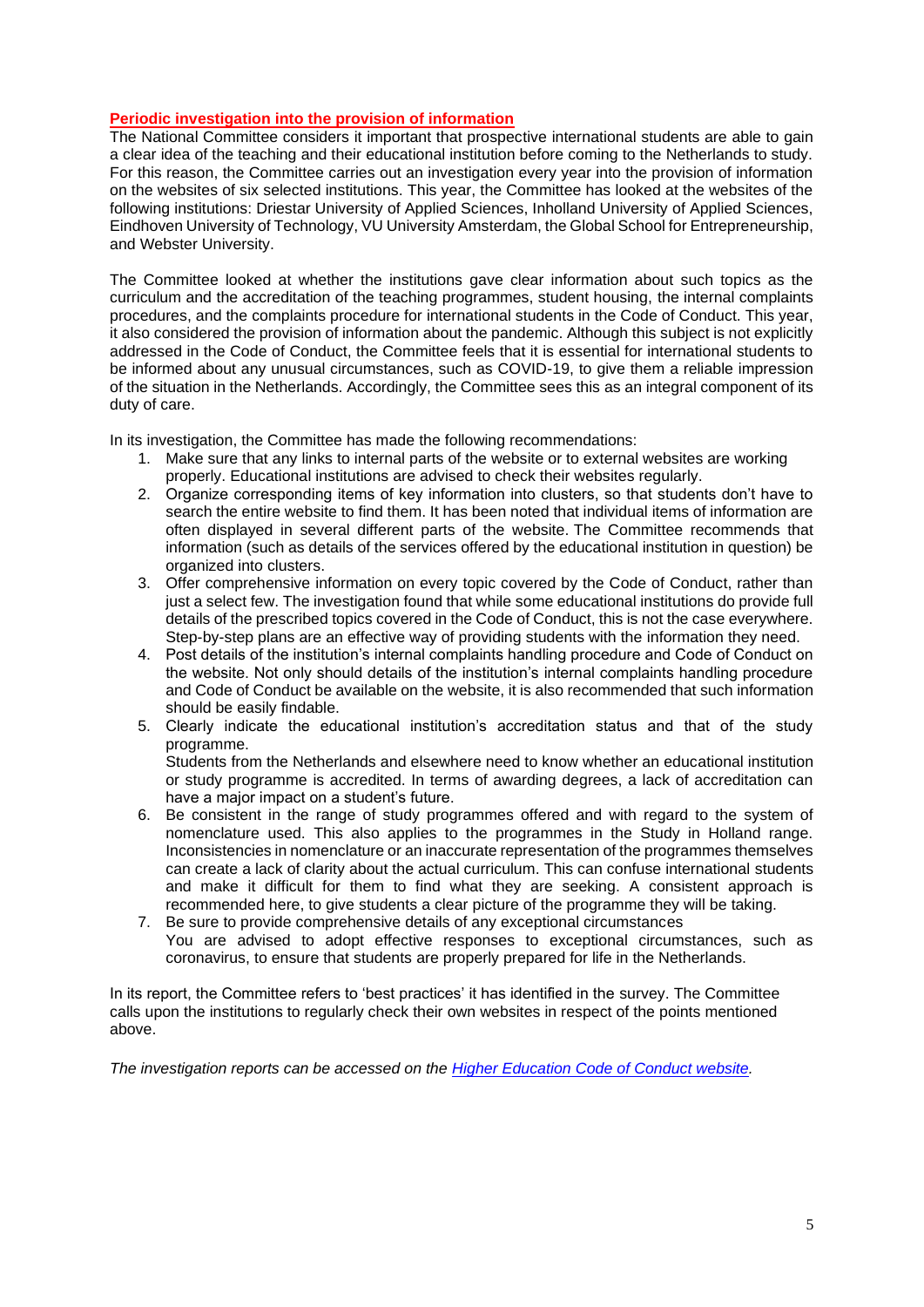# **Complaints**

In the past year, the Committee received two complaints from students. The first concerned the deregistration of a student because of their failure to pay their tuition fees on time. The Committee did not deal with the student's complaint as the institution's own internal complaints procedure had not been used. The Code of Conduct states that students must first exhaust all complaint options available at their educational institution before submitting a complaint to the Committee. The Committee declared the complaint inadmissible and referred the student to their institution's own procedure.

The second complaint was submitted by a student who missed the first period of his study programme due to circumstances. The student did not start on his study programme until November of the academic year in question and only discovered during the course of the year that he would not complete the programme before the end of the set period. In order to successfully complete the programme, he would have to re-enrol on the study programme and pay another batch of tuition fees. The student initially complained to the institution, but is of the opinion that it did not deal with his complaint correctly and that the facts have been assessed in a selective manner. The student also states that the institution did not give him sufficient notice of the consequences of his late arrival in the Netherlands. He claims furthermore that the institution did not inform him about the costs of re-enrolling and that he was treated inappropriately by a number of the institution's employees.

The Committee ruled that the part of complaint concerning inappropriate behaviour was inadmissible, as the Code of Conduct does not contain any provisions about inappropriate or discriminatory behaviour. The remainder of the complaint was ruled admissible and subject to further investigation. The Committee has established that the institution had notified the student about the start date of the programme on several occasions, and about the consequences of his late arrival in the Netherlands. The student had also been informed about the costs of studying for a second year. In the view of the Committee, the institution had therefore fulfilled its obligations to provide information in accordance with the Code of Conduct. The Committee also investigated the treatment of the students' complaint by the institution. Here too, it adjudged the complaint to be unfounded. The educational institution dealt with the complaint carefully and objectively.

*The ruling relating to both complaints be found on [the Higher Education Code of Conduct website.](https://www.internationalstudy.nl/documenten/uitspraken-klachtprocedures/)*

# **Evaluation of the Higher Education Code of Conduct**

The Code of Conduct states that its text and its impact should be evaluated once every five years. The most recent five-year period started last year. The evaluation of the text and impact of the Code of Conduct is taking place from November 2020 to March 2022. Another part of the evaluation is the performance of both the Commission and the register management, as well as its relationship with umbrella organizations and the internal relationships among these parties. The evaluation is being coordinated by a working group consisting of policy advisors from the umbrella organizations (namely, the Dutch Council for Training and Education (NRTO), the Netherlands Association of Universities of Applied Sciences, and the Universities of the Netherlands  $(UNL))^2$  and the secretarial office of the Committee. A policy adviser from the IND and the Ministry of Education, Culture and Science are coreading the text proposals in the context of the relationship between the Code of Conduct, the Higher Education and Research Act, and the Aliens Act.

The evaluation consists of two parts. The first took place in the period up to April 2021. During this time, the umbrella organizations invited their members to provide input aimed at improving the text of the Code of Conduct wherever possible. Those institutions not represented by an umbrella organization were asked by the Committee to submit their input in writing. Combined with the recommendations by the Committee last year that were based on its surveys, this resulted in an initial alteration to the text. More complex topics were addressed in the second part of the evaluation. The second part runs until March 2022 and is currently being written up in the concluding phase. A definitive proposal for changes to the text of the Code of Conduct is expected to be ready and put to the umbrella organizations by the end of March for their approval. The Committee itself will be invited to give its approval at the same time. It should be pointed out, however, that each umbrella organization has its own internal decision-making procedures, so it may be some time before the text can be definitively adopted.

<sup>&</sup>lt;sup>2</sup> During the year, the Dutch university umbrella organization, formerly the VSNU, changed its name to UNL.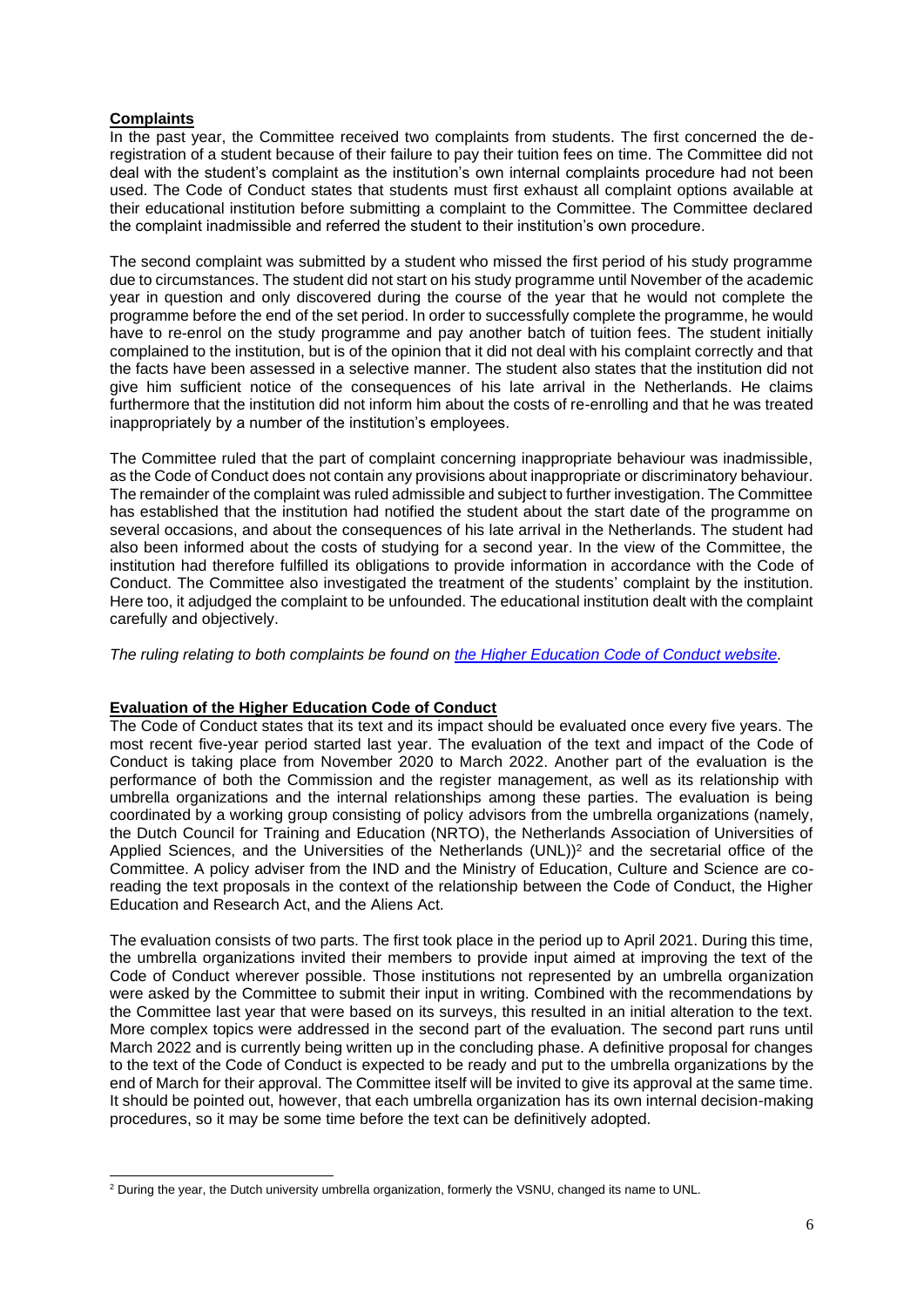A key theme of the second part of the evaluation is the performance of, the relationships between, and the roles of the Committee, its secretarial office, the registry administrator, and the umbrella organizations, as well as the Ministry of Education, Culture and Science (OCW), the Ministry of Justice and Security (J&V), and the Immigration and Naturalisation Service (IND). This part, too, is aimed at improving the effectiveness of the Code of Conduct. During the past two years, in the pressure-cooker environment of coronavirus, tensions have arisen between the umbrella organizations concerning the implementation of the Code of Conduct. They each had different ideas about approaches to the compulsory language tests, and with regard to the survey report on the preparatory year. The second part of the evaluation focuses on cooperation between the parties involved in the Code of Conduct and on how we might coordinate our efforts in future, while optimizing implementation of the Code and safeguarding our relationship with international students. Because it concerns its own performance, the Committee has invited an independent advisor - Victor Rutgers - to give recommendations. During the past six months, the advisor has held discussions with the various parties associated with the Code of Conduct. A number of meetings have been held with policy advisors from the umbrella organizations and the Committee, and representatives of student organizations. The advisor and chair of the Committee have also taken part in the official inter-ministerial code of conduct discussions<sup>3</sup> .

The recommendations are expected in January 2022. The next step is for the Committee to enter into discussions with the umbrella organizations concerning the recommendations put forward by Victor Rutgers. Joint discussions will be held to consider which recommendations to follow, and how. Some of the recommendations will be translated into the text of the Code of Conduct, others will be laid down in the form of working agreements. The aim is to submit the new version of the text of the Code of Conduct for approval in March 2022. In the meantime, the umbrella organizations will ensure that their members are consulted and informed about any proposed changes to the text of the Code of Conduct.

# **Higher Education Code of Conduct guidelines**

In 2020, the Committee and the umbrella organizations, in conjunction with OCW, J&V, and the IND, adopted a guideline that provided for a temporary expansion of the Code of Conduct. The first guideline made it possible for prospective students to take an online language test. Many language centres were closed because of the pandemic. The second guideline provided an exemption for students who did not meet the study progress norm as a result of the pandemic. This allowed institutions to exempt larger numbers of students simultaneously in the event of their being unable to attend any lessons.

In 2021, the relevant parties decided to extend the guideline by which an English-language test was compulsory. The guideline also applies to prospective international students whose study programmes start in the 2022-2023 academic year. The reason for this is that the language centres were closed at different times - in other words, they were difficult to access because of measures imposed by local authorities.

#### **Newsletters**

The Committee has sent out two digital newsletters in the past year, in which it wrote about its work and informed readers about developments relevant to the Code of Conduct and international students. Readers were kept up to date about the progress of the evaluation of the Code of Conduct. This information can be accessed on the [website.](http://www.internationalstudy.nl/) A total of 290 people have now subscribed to the newsletter.

The newsletter is published twice a year. If you wish to receive the newsletter automatically, you can subscribe by sending a message to: [info@internationalstudy.nl.](mailto:info@internationalstudy.nl)

#### **Other activities**

As well as its aforementioned duties and activities, the National Committee holds a number of activities that are less easy to categorize, but which are an important part of the Committee's day-to-day work. The aim of the Committee is to act, on a wide range of fronts, on behalf of international students and the institutions of higher education affiliated to the Code of Conduct. Its work often involves holding discussions, bringing parties together, receiving or providing information from and to international

<sup>&</sup>lt;sup>3</sup>Policy advisors from the following organizations are taking part: Ministry of Foreign Affairs, Inspectorate of Education, Inspectorate SZW, IND, J&V, the Accreditation Organisation of the Netherlands and Flanders (NVAO), Nuffic, OCW, Ministry of Social Affairs and Employment (SZW), and the Committee's secretarial office.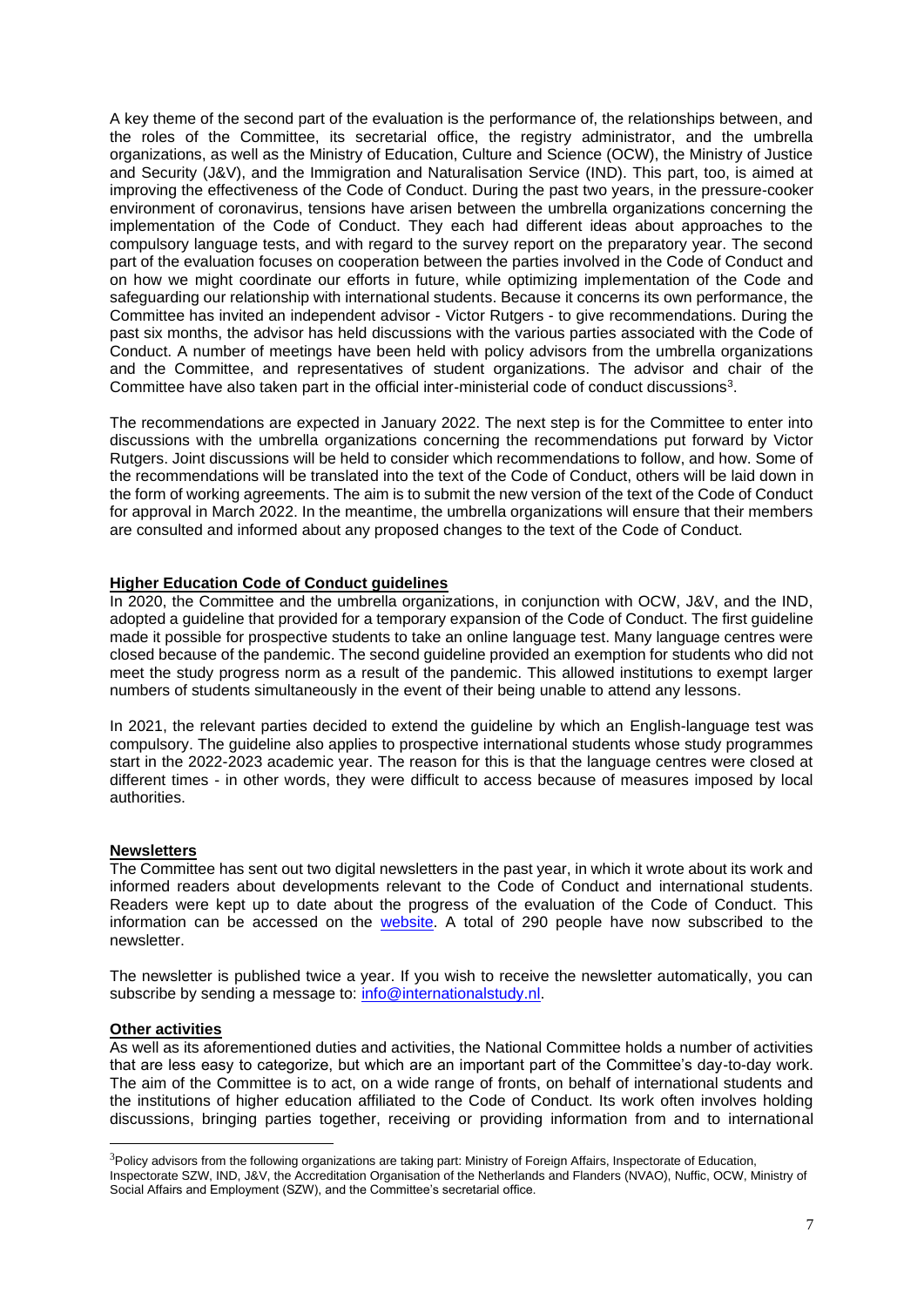students (prospective and current), educational institutions or partners such as the policy advisors at the Ministry of Foreign Affairs, the Inspectorate of Education, Inspectorate SZW, IND, J&V, NVAO, Nuffic, OCW, and SZW, as well as those at the umbrella organizations - the Netherlands Association of Universities of Applied Sciences, UNL, and NRTO. Examples include contributing ideas towards solutions to disputes between international students and their institutions, perhaps, or conducting discussions with partners about certain policy or other developments, or situations in the field of education. The Committee also regularly receives specific signals from parties associated with the Code of Conduct alleging breaches of its provisions. Such signals are often incidents that can give rise to further investigation. In these cases, attempts are made to find solutions through dialogue, looking at the causes of the incident in question and the lessons that can be drawn from it. Mediation by the Committee between an educational institution and an international student is a less weighty method than that of a formal complaints procedure, for example. It forms an intermediate layer in the ladder of escalation and can prevent the need to use formal procedures as a means of resolving disputes.

#### **Composition**

The Committee consists of five members and an independent chairperson. The members are appointed by the umbrella organizations. The chair is appointed by the members. The Code of Conduct regulations stipulate that a maximum of two four-year terms may be served.



This year, the Committee saw the departure of its chair, Joris van Bergen. Van Bergen is very closely involved with the well-being of international students and has a great deal of knowledge and experience of the field of internationalization in higher education. For six years, van Bergen has devoted much energy to the Code of Conduct and made a significant contribution towards strengthening the Committee's networks and its relationships with institutions of higher education. The Committee is very grateful to van Bergen for his many years of dedication to the Code of Conduct. His successor, Paul Rullmann, was appointed unanimously by the members as

chair of the Committee. Rullmann was previously a member on behalf of the UNL and was also the deputy chair. Rullmann is therefore very familiar with the Code of Conduct and embarked on his new role as independent chair last year with great enthusiasm. The Code of Conduct website has [published](https://www.internationalstudy.nl/afscheid-voorzitter-joris-van-bergen-en-aantreden-nieuwe-voorzitter-rullmann-van-bergen/)  [an interview](https://www.internationalstudy.nl/afscheid-voorzitter-joris-van-bergen-en-aantreden-nieuwe-voorzitter-rullmann-van-bergen/) with a van Bergen and Rullmann. The UNL has appointed Ed Brinksma as Paul Rullmann's successor. Susana Menéndez has been appointed as deputy chair by the Committee. See the overview of the full membership of the Committee below.

The Committee is supported by a secretarial office that is the responsibility of DUO. There have also been changes of personnel in the secretarial office. On 1 April 2021, Eva-Maria Wijers started as a researcher, succeeding Arno Overmars. Overmars had worked for the Committee since 2006 and had helped create the text of the Code of Conduct and set up and structure the investigative role of the Committee. Jolanda van den Bosch has worked as a secretary for the Committee since 2015.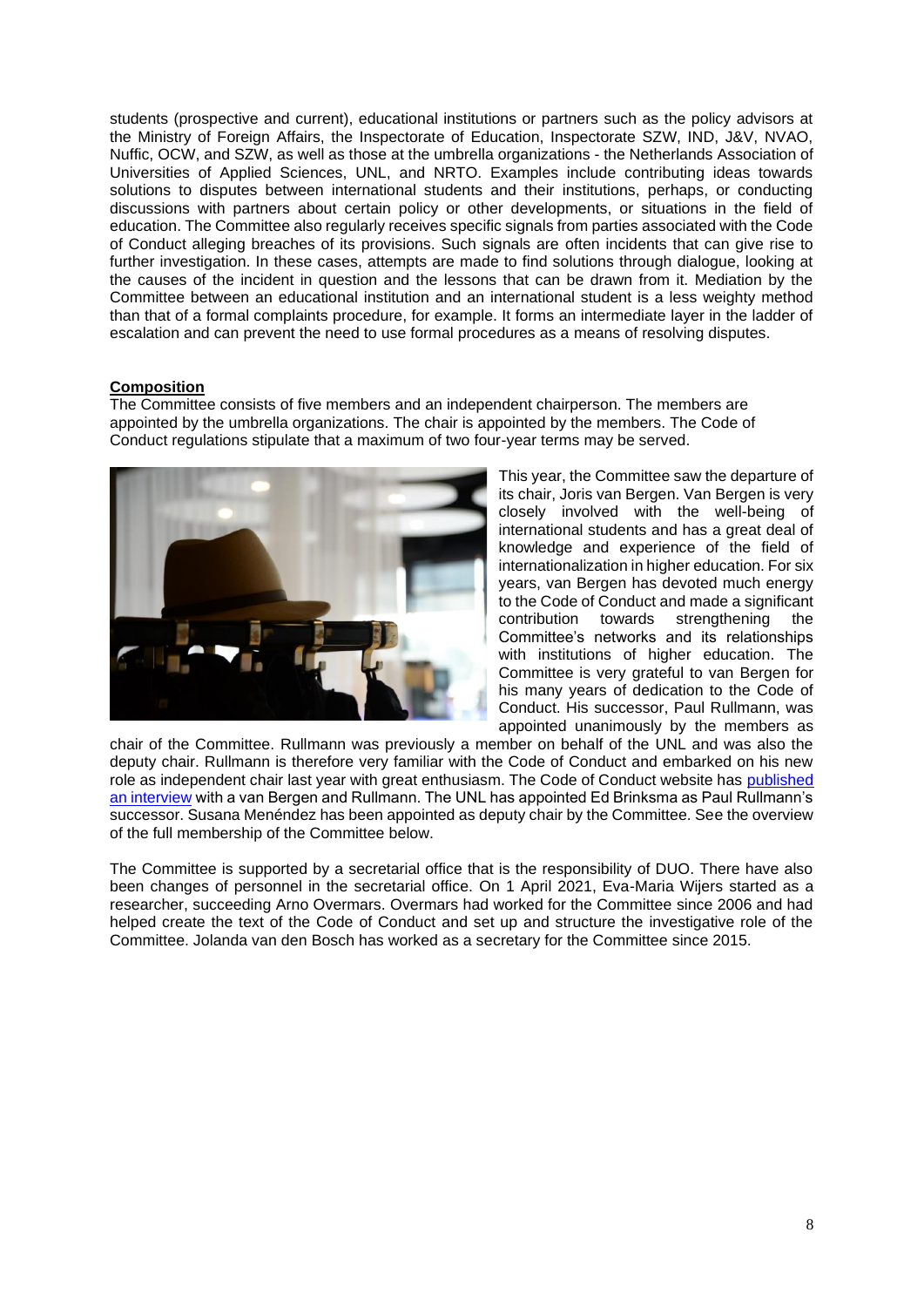| <b>POSITION</b>     | <b>NAME</b>            | <b>UMBRELLA ORGANIZATION</b>                                          |
|---------------------|------------------------|-----------------------------------------------------------------------|
| Chair               | <b>Paul Rullmann</b>   | $-4$                                                                  |
| chair               | Joris van Bergen       | $-5$                                                                  |
| member/acting chair | <b>Paul Rullmann</b>   | UNL <sup>6</sup>                                                      |
| member              | <b>Frans Snijders</b>  | <b>UNL</b>                                                            |
| member              | <b>Ed Brinksma</b>     | UNL7                                                                  |
| member/acting chair | Susana Menéndez        | Netherlands Association of Universities of<br><b>Applied Sciences</b> |
| member              | <b>Rob Verhofstad</b>  | Netherlands Association of Universities of<br><b>Applied Sciences</b> |
| member              | Karen Penninga         | <b>NRTO</b>                                                           |
| deputy member       | Tom van Veen           | <b>UNL</b>                                                            |
| deputy member       | Guido van<br>Leerzem   | <b>UNL</b>                                                            |
| deputy member       | <b>Janco Bonnink</b>   | Netherlands Association of Universities of<br><b>Applied Sciences</b> |
| deputy member       | Erik van den Berg      | Netherlands Association of Universities of<br><b>Applied Sciences</b> |
| deputy member       | Jan van der<br>Heijden | <b>NRTO</b>                                                           |

## *Composition of the National Committee as of 31 December 2021*

### **Finances**

For work done in the context of the Code of Conduct, the chairperson, members and deputy members receive attendance fees at the end of each quarter. To this end, and in consultation with the Ministry of Education, Culture and Science, attendance fee regulations have been drawn up which can be found on the Code of Conduct website. The amount paid out per quarter is shown in the table below.

The Committee has met seven times in the past year. The deputy members were also invited to the online meeting in June 2021, as well as to the event organized to mark the departure of Joris van Bergen in September 2021. Various discussions were organized as part of the evaluation of the Code of Conduct in which a delegation from the Committee took part. This year, the Committee again had to postpone some of its external discussions because of the pandemic. The series of introductions of the new chairperson were particularly affected. Other meetings were held online, or physically, whenever possible.

The discussions the Committee held as part of the evaluation, as well as the resumption of some of the external meetings, explain the difference in the level of the attendance fees in comparison with the previous year. Most meetings in 2020 were online, which cut travel expenses and the cost of renting a room.

| <b>Period</b> | 2021       | 2020       |
|---------------|------------|------------|
| 1st quarter   | €3.737.13  | €4.266.56  |
| 2nd quarter   | €6.461.99  | €4.918.72  |
| 3rd quarter   | €3,369.32  | €2.077.66  |
| 4th quarter   | €6.258.11  | €4.011.92  |
| <b>Total</b>  | €19.826.55 | €15.274.86 |

# *Attendance fees, including travel expenses, for 2021 compared to 2020*

**<sup>4</sup> Appointed chair from 1 June 2021.**

**<sup>5</sup> Departure as chair from 1 June 2021.**

**<sup>6</sup> Resigned as member from 1 June 2021.**

**<sup>7</sup> Appointed as a member from 1 June 2021.**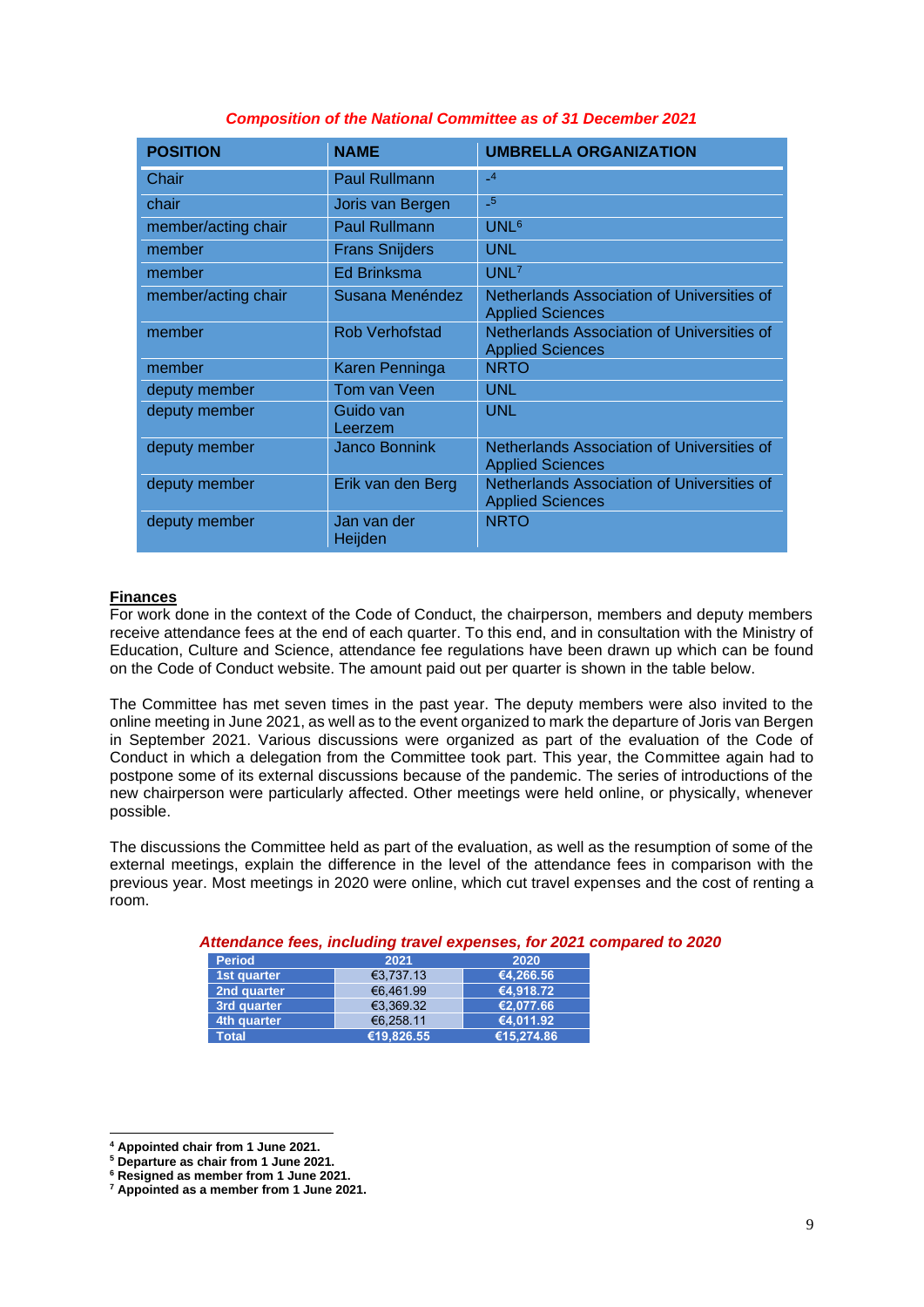# <span id="page-10-0"></span>Register for the Code of Conduct

To show which institutions have signed the Code of Conduct for Higher Education, a register is maintained that is published on the Code of Conduct website. See [www.internationalstudy.nl.](http://www.internationalstudy.nl/) Requests for inclusion in the register are dealt with by DUO as the administrator of the register. In addition, DUO implements changes to the register on behalf of the Committee. This can involve deletions from the register or the addition of a red flag alongside an institution to indicate a sanction.

During the past year, DUO has added one educational institution to the register: Capabel Hogeschool.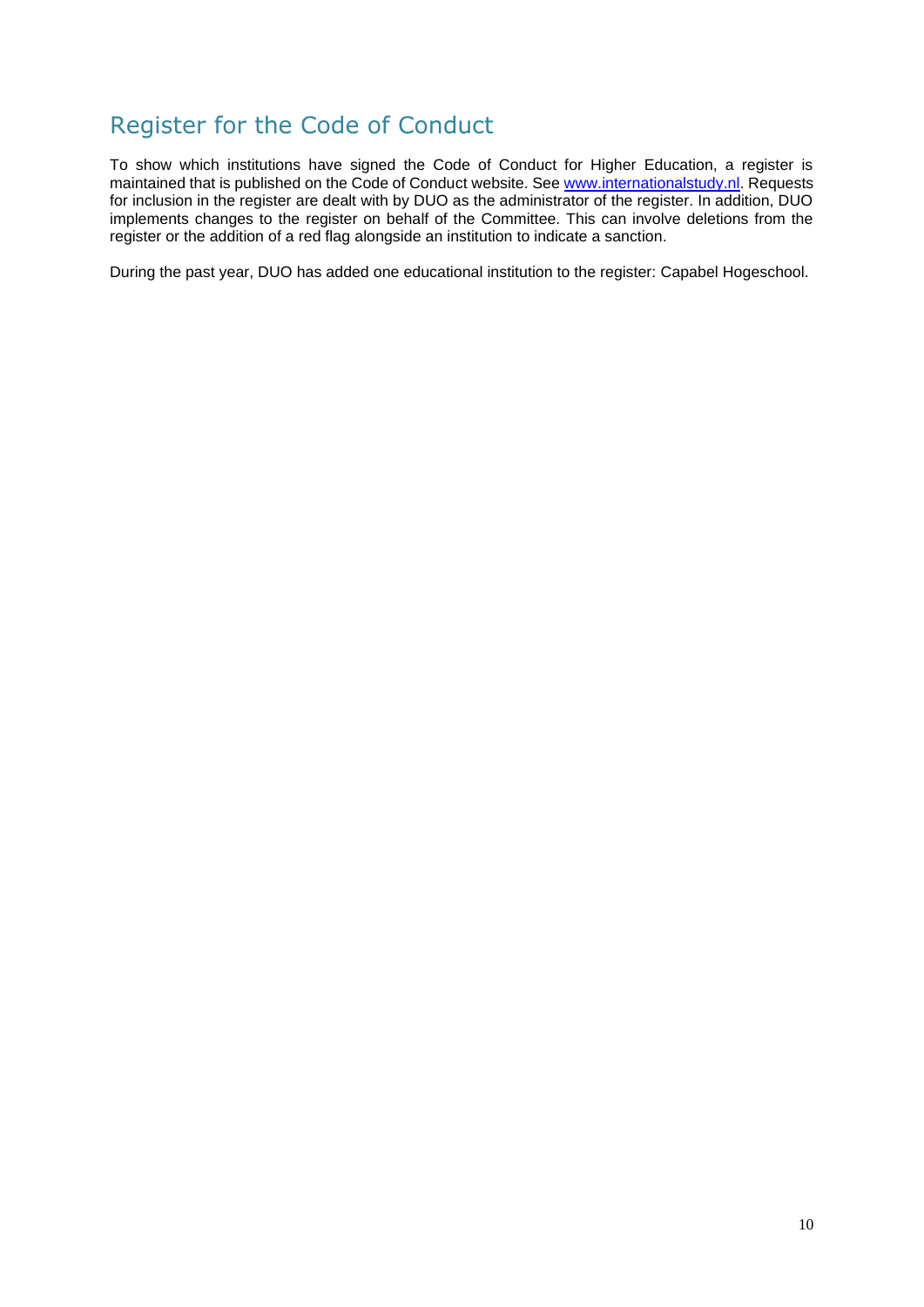# <span id="page-11-0"></span>Outlook for 2022

# **Conclusion of evaluation of the Code of Conduct - student advisory board**

In 2022, the Committee will implement the recommendations by Victor Rutgers concerning his evaluation of the performance by, the roles of, and the relationships between the parties associated with the Code of Conduct. The evaluation is expected to lead to the Committee acting in a number of areas in the next twelve months, and may result in alterations to the Code of Conduct text.

Here are just a few highlights. The Committee has expressed its wish that international students should be more actively, and in a more structured way, involved with its activities in relation to the Code of Conduct. After all, the work of the Committee concerns the position of international students. In mid-October 2021, in cooperation with the Committee's secretarial office, Rutgers held a meeting to which international students from the student councils of various educational institutions were invited, as well as representatives of the Erasmus Student Network (ESN), the Dutch National Student Association (Interstedelijk Studenten Overleg or ISO), and the Dutch Student Union (LSVb). Among the options discussed was the setting up of a student advisory board that could give advice, whether solicited or not, to the Committee. Rutgers will further develop this suggestion in his recommendation. The Committee believes that an advisory council could provide it with constructive advice, in the area of research for example, in which the perspective of international students is often crucial. Other - complex - themes can be submitted for discussion, and it is useful for the Committee to be aware of the issues that are exercising international students.



# **Investigation into collaboration with agents**

The Committee will continue to actively fulfil its investigative duties in 2022. One topic that will certainly be addressed is that of collaboration with agents. The Code of Conduct states that educational institutions are responsible for the recruitment and selection of international students, even if part of the process is outsourced to agents. The institutions should also ensure that the agents are in compliance with the Code of Conduct. A big responsibility - how do you fulfil it? As long ago as the seminar organized by the Committee in 2018, it emerged that the institutions were unclear as to what form their working relationships with agents should take. In the past, there have been a number of incidents in which institutions were overwhelmed by applications from students from a particular country. It is likely that agents had a major hand in this. The Committee intends to further prioritize this topic in the forthcoming year. Together with the institutions, the Committee would like to investigate what is needed and how best the institutions can be helped. The Committee believes that identifying best practices and learning from each other can be useful. It hopes to be able to give the institutions more information in its next newsletter about the structure of its investigation and how it proposes to involve the employees at the institutions.